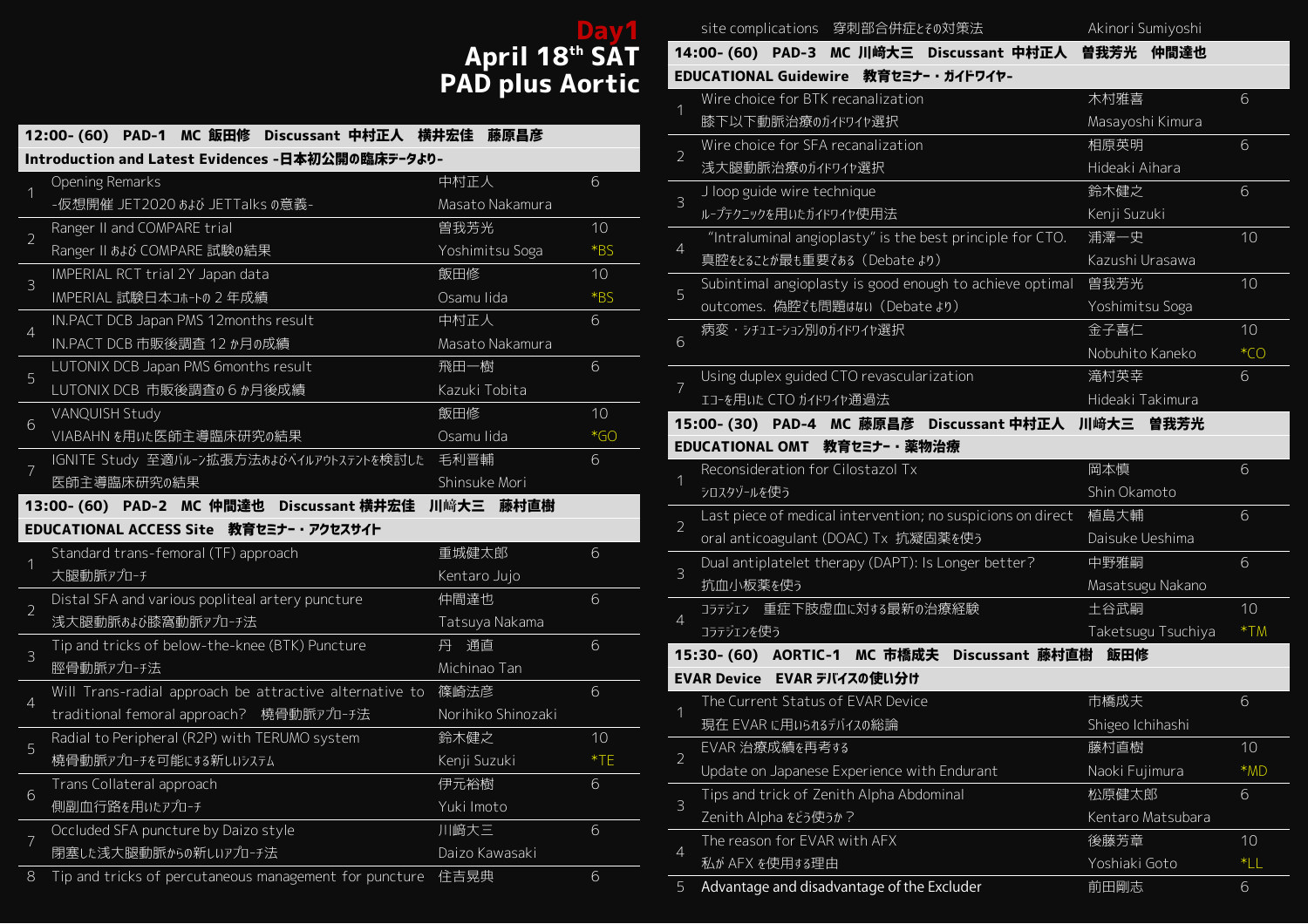|                     | Excluder C3 をどう使うか?                                  | Koji Maeda       |                |
|---------------------|------------------------------------------------------|------------------|----------------|
|                     | My Strategy with Aorfix                              | 墨誠               | 6              |
|                     | Aorfix をどう使うか?                                       | Makoto Sumi      |                |
|                     | EVARと遠隔期腎機能:腎動脈上ステントの功罪                              | 坂野比呂志            | 10             |
|                     |                                                      | Hiroshi Banno    | $*GO$          |
|                     | AORTIC-2 MC 藤村直樹 Discussant 市橋成夫<br>16:30- (30)      | 飯田修              |                |
|                     | COIL Jイル                                             |                  |                |
|                     | 明日からあなたもできる。プロが行う塞栓術                                 | 井上政則             | $\overline{3}$ |
| 6<br>$\overline{7}$ |                                                      | Masanori Inoue   |                |
| $\overline{2}$      | 塞栓物質の特徴と選択                                           | 山口雅人             | 9              |
|                     |                                                      | Masato Yamaguchi |                |
| $\overline{3}$      | EVAR 術前コイル塞栓術の基本                                     | 墨誠               | 10             |
|                     |                                                      | Makoto Sumi      | $*$ BS         |
| $\overline{4}$      | Endoleak management after EVAR: Role of Target coils | 福田哲也             | 8              |
|                     | EVAR 後のエンドリークマネージメント                                 | Tetsuya Fukuda   |                |
|                     |                                                      |                  |                |

# **Day2 April 19 th SUN PAD plus AV shunt**

2

3

|                | 12:00- (60) PAD-5 MC 藤原昌彦 Discussant 中村正人 藤村直樹            | 曽我芳光              |       |
|----------------|-----------------------------------------------------------|-------------------|-------|
|                | AORTO-ILIAC INTERVENTION 大動脈腸骨動脈へのインターベンション               |                   |       |
| 1              | Lessons I have learnt from OMOTENASHI                     | 山内靖隆              | 6     |
|                | OMOTENASHI 試験からの知見                                        | Yasutaka Yamauchi |       |
| $\overline{2}$ | Lessons I have learnt from CHAOS registry                 | 藤村直樹              | 6     |
|                | アジア・日本の AIOD 治療の現状                                        | Naoki Fujimura    |       |
|                | Where should we go with GORE Viabahn VBX balloon 久良木亮一    |                   | 6     |
| $\mathcal{E}$  | expandable endoprosthesis in the era of endo-first        | Ryoichi Kyuragi   |       |
|                | strategy? 新しいカバードステントを用いた血管内治療                            |                   |       |
| $\overline{4}$ | Wire choice for Iliac CTO                                 | 三浦崇               | 6     |
|                |                                                           | Takashi Miura     |       |
| 5              | TRI は EVT の主流になるか?                                        | 土井尻達紀             | 10    |
|                | Misago Iliac                                              | Tatsuki Doijiri   | $*TE$ |
| 6              | The Five-Star Strategy with novel stent graft for Complex | 藤原昌彦              | 10    |
|                | Aorto-Iliac Occlusive Disease                             | Masahiko Fujihara | $*GO$ |
| 7              | Case based study for calcified CFA; Is the guideline      | 岩田曜               | 6     |

recommendation truth? (TECCO and VMI-CFA trial will Yo Iwata change guidelines) 総大腿動脈への血管内治療

|                | $13:00 - (60)$<br>PAD-6 MC 仲間達也<br>Discussant 横井宏佳         | 川﨑大三<br>市橋成夫      |       |
|----------------|------------------------------------------------------------|-------------------|-------|
|                | VESSEL PREPARATION for SFA disease 浅大腿動脈病変へのベッセルプレパレーション   |                   |       |
| 1              | How to do the optimal vessel preparation?                  | 堀江和紀              | 6     |
|                | Vessel preparation の考え方                                    | Kazunori Horie    |       |
| $\overline{2}$ | Vessel Preparation is more important than we expect        | 杉原充               | 10    |
|                | VP は治療成功に現在最も重要なプロセスである (Debate より)                        | Makoto Sugihara   |       |
| 3              | Vessel Preparation principle using SHIDEN HP balloon       | 原口拓也              | 10    |
|                |                                                            | Takuya Haraguchi  | $*KN$ |
| $\overline{4}$ | Lesion preparation before final device                     | 越田亮司              | 10    |
|                |                                                            | Ryoji Koshida     | $*ON$ |
| 5              | Vessel Preparation principle using NSE scoring balloon     | 飯田修               | 10    |
|                |                                                            | Osamu lida        | $*NP$ |
| 6              | It is just a story, no robust evidence of VP impact in our | 艫居祐輔              | 10    |
|                | real era 治療成績はファイナライズデバイスに依存する(Debate より)                  | Yusuke Tomoi      |       |
|                | 14:00- (60) PAD-7 MC 飯田修 Discussant<br>曽我芳光                | 藤原昌彦<br>市橋成夫      |       |
|                | SFA-FINALIZE DEVICE SELECTION 浅大腿動脈病変へのファイナライズデバイスの選択法     |                   |       |
|                |                                                            |                   |       |
|                | Does drug technology change our strategy?                  | 川﨑大三              | 6     |
|                | ドラックテクノロージーは浅大腿動脈治療にどう影響したか                                | Daizo Kawasaki    |       |
|                | IMPERIAL RCT trial 2Y data (Eluvia DES versus Zilver PTX   | 飯田修               | 6     |
| $\overline{2}$ | IMPERIAL 試験日本コホートの 2年成績<br>DCS                             | Osamu lida        |       |
|                | Durable and Consistent result of IN. PACT DCB - benefit    | 飯田修               | 10    |
| $\mathcal{S}$  | of drug device in Japanese patients with CLT) population   | Osamu lida        | $*MD$ |
|                | New Generation .014 RX Lutonix DCB for Balancing Safety,   | 曽我芳光              | 10    |
| $\overline{4}$ | <b>Efficacy and Biological Response</b>                    | Yoshimitsu Soga   | $*BA$ |
|                | Truth is on the side of the oppressed. (SUPERA)            | 藤原昌彦              | 10    |
| 5              |                                                            | Masahiko Fujihara | $*AB$ |
|                | VIABAHN the latest real world clinical data from Japan to  | 山岡輝年              | 10    |
|                | the world PMS 1Y/ IDE 5Y VIABAHN 治験市販後調査から                 | Terutoshi Yamaoka | $*GO$ |
| 6              | 15:00- (30) PAD-8 MC 仲間達也<br>Discussant 横井宏佳               | 川﨑大三<br>藤村直樹      |       |
|                | <b>BASIC CLTI APPROACH CLTI へのアプローチ</b>                    |                   |       |
| $\overline{1}$ | 血行再建医が創傷に関心を持つべき理由                                         | 仲間達也              | 6     |

| A latest concept of CLTI TX decision making:               | 末松延裕              | 6 |
|------------------------------------------------------------|-------------------|---|
| LASS 分類と PLAN コンセプトは日本に根ずくか?                               | Nobuhiro Suematsu |   |
| Bypass therapy (BSX) or EVT for BTK lesion with CLTI, 山岡輝年 |                   | 6 |
| what's main driving factor for decision making             | Terutoshi Yamaoka |   |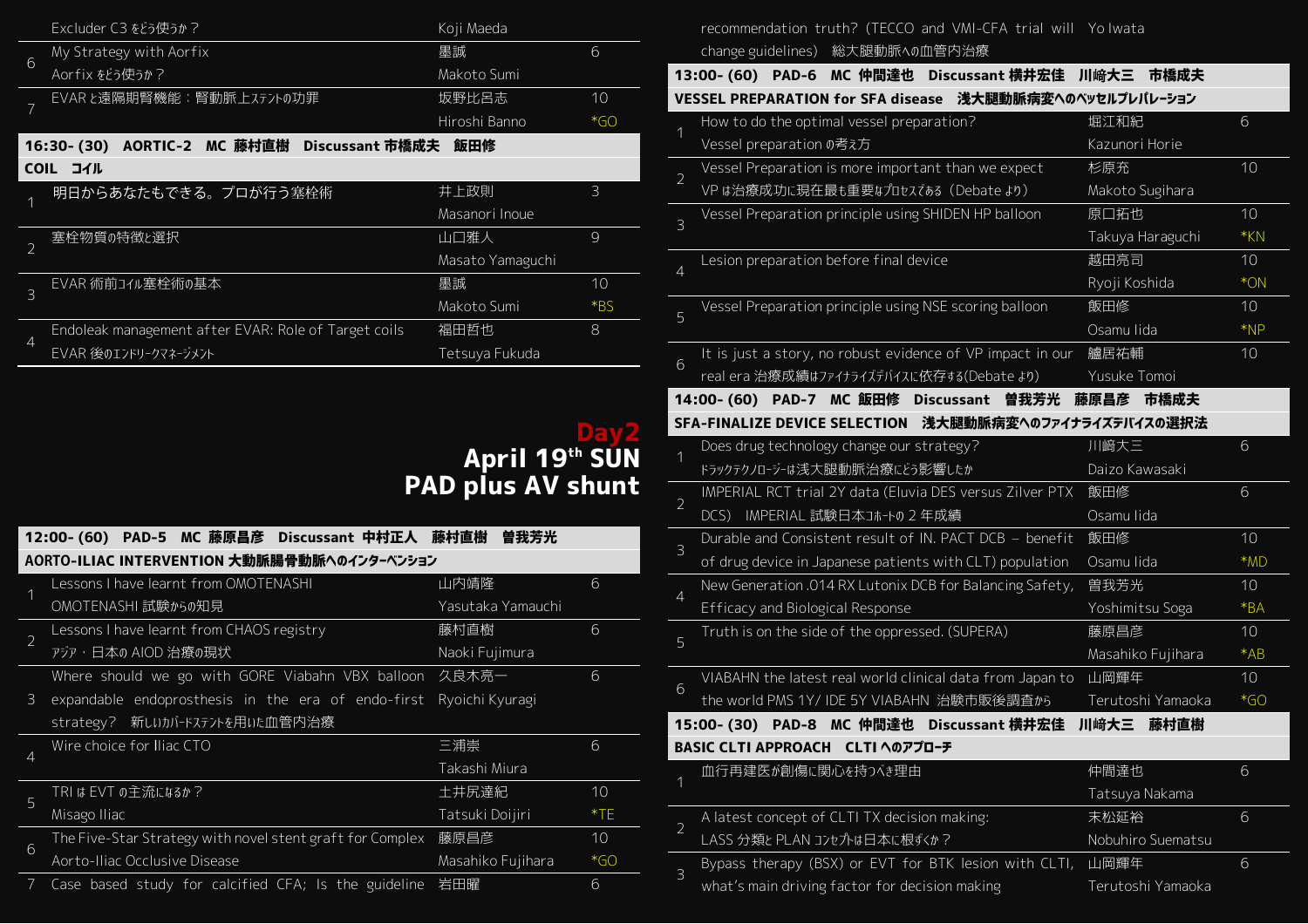|                | CLTI に対する血管内治療とバイパスの考え方                                     |                       |        |
|----------------|-------------------------------------------------------------|-----------------------|--------|
| $\overline{4}$ | Case based study; severely calcified BTK/BTA lesions;       | 佐藤友保                  | 6      |
|                | overview and treatment options                              | Tomoyasu Sato         |        |
| 5              | Challenging overcome methods in Japan - from daily clinical | 丹通直                   | 6      |
|                | practice- 日常診療における BTK へのアプローチ                              | Michinao Tan          |        |
| 6              | Applications overview of ASAHI Caravel MC in CLI BTK        | 椿本恵則                  | 10     |
|                | procedures                                                  | Yoshinori Tsubakimoto | $*AS$  |
| $\overline{7}$ | Seek the Best for CLTI patient practice                     | 飯田修                   | 10     |
|                | CLI の血行再建                                                   | Osamu lida            | $*CA$  |
|                | 16:00- (60) AV ACCESS MC 末光浩太郎 Discussant 宮本雅仁 村上雅章 小林大樹    |                       |        |
|                | AV access シャントへの治療                                          |                       |        |
|                | Result from IN.PACT DCB AV access                           | 春口洋昭                  | 6      |
|                | AV ACCESS 治療に対する DCB 試験の結果                                  | Hiroaki Haruguchu     |        |
| $\overline{2}$ | エコー評価でデバイスを使い分ける時代が来る!?                                     | 末光光太郎                 | 10     |
|                |                                                             | Kotaro Suemitsu       | *BS    |
| $\overline{3}$ | 超音波ガイド下 VAIVT の実際                                           | 宮本雅仁                  | 6      |
|                |                                                             | Masahito Miyamoto     |        |
| $\overline{4}$ | ゴアバイアバーンの適応と製品概要                                            | 深澤瑞也                  | 10     |
|                |                                                             | Mizuya Fukasawa       | $*$ GO |
| 5              | エコー下穿刺で失敗しないためのノウハウ!                                        | 人見泰正                  | 10     |
|                | ~ポイントと落とし穴~                                                 | Yasumasa Hitomi       | $*MD$  |
| 6              | 超音波ガイド VAIVT に役立つエコーテクニック                                   | 小林大樹                  | 6      |
|                |                                                             | Hiroki Kobayashi      |        |

### **Day3 April 25th SAT Venous plus Paclitaxel Issue**

|             | 12:00- (60) Venous-1 Moderator 孟真 小川智弘                       |                |    |
|-------------|--------------------------------------------------------------|----------------|----|
|             | Discussant 横井宏佳 山田典一 安齋均 星野祐二                                |                |    |
|             | Basic and Superficial 静脈の基礎と表在静脈インターベンション                    |                |    |
|             | Anatomy, Pathophysiology, Prevalence of Venous disease; 深谷絵里 |                | 10 |
| $\mathbf 1$ | Genetics and Risk factor 解剖、病態生理、静脈疾患の有病 Eri Fukaya          |                |    |
|             | 率、遺伝学と危険因子                                                   |                |    |
|             | Classification and Diagnosis and treatment of varicose 小川智弘  |                | 10 |
|             | veins 下肢静脈瘤の分類と診断あよび治療                                       | Tomohiro Ogawa |    |

| 3                                                                      | Compression Therapy                                      | 孟真                | 10     |
|------------------------------------------------------------------------|----------------------------------------------------------|-------------------|--------|
|                                                                        | 圧迫療法                                                     | Makoto Mo         |        |
|                                                                        | Endovascular ablation, sclerotherapy, cyanoacrylate      | 星野祐二              | 10     |
| $\overline{4}$                                                         | closure, and surgical treatment                          | Yuji Hoshino      |        |
|                                                                        | 血管内アフレーラョン、硬化療法、ラアノアクリレート閉鎖、外科的治療                        |                   |        |
|                                                                        | Venous Leg Ulcer                                         | 深谷絵里              | 10     |
| 5                                                                      | 下肢静脈潰瘍                                                   | Eri Fukaya        |        |
|                                                                        | 13:00- (60) Venous-2 Moderator 山田典一 横井宏佳                 |                   |        |
|                                                                        | Discussant 孟真 小川智弘 安齋均 星野祐二                              |                   |        |
|                                                                        | Acute DVT, PE 急性深部静脈血栓症、肺塞栓症                             |                   |        |
| 1                                                                      | DOAC treatment for VTE                                   | 深谷絵里              | 10     |
|                                                                        | 静脈血栓症への DOAC 治療                                          | Eri Fukaya        | $*BA$  |
|                                                                        | <b>CDT</b>                                               | 山田典一              | 10     |
|                                                                        | カテーテルを用いた血栓溶解療法                                          | Norikazu Yamada   |        |
|                                                                        | AngioJET and iliac stent for acute DVT                   | Mitchell Silver   | 10     |
|                                                                        | 急性深部静脈血栓症に対する Angiojet · ステント治療                          |                   | $*BS$  |
|                                                                        | EKOS for acute PE                                        | Chung-Ho Hsu      | 10     |
|                                                                        | 急性肺塞栓症に対する EKOS 治療                                       |                   | $*$ BS |
|                                                                        | Indigo for acute PE                                      | James F. Benenati | 10     |
|                                                                        | 急性肺塞栓症に対する Indigo 治療                                     |                   | $*PE$  |
|                                                                        | 14:00- (60) Venous-3 Moderator 横井宏佳 安齋均                  |                   |        |
|                                                                        | Discussant 孟真 小川智弘 山田典一 星野祐二                             |                   |        |
|                                                                        | PTS NIVL 血栓後症候群、非血栓性静脈圧迫症候群-                             |                   |        |
|                                                                        | PTS                                                      | 八巻隆               | 10     |
|                                                                        | 血栓後症候群                                                   | Takashi Yamaki    |        |
|                                                                        | Multidisciplinary team approach for venous disease       | 星野祐二              | 10     |
|                                                                        | 静脈疾患に対する集学的チームアプローチ                                      | Yuji Hoshino      | $*CV$  |
| $\overline{2}$<br>3<br>$\overline{4}$<br>5<br>1<br>$\overline{2}$<br>3 | Impact of a novel dedicated venous stent for the         | 星野祐二              | 10     |
|                                                                        | treatment of chronic iliac vein obstruction              | Yuji Hoshino      |        |
|                                                                        | 腸骨静脈閉塞病変に対する静脈専用ステントの治療成績                                |                   |        |
|                                                                        | Current status and future perspective of Venous Stenting | Mitchell Silver   | 10     |
| $\overline{4}$                                                         | for PTS and NIVL in US 米国における PTS および NIVL の静脈ステ         |                   | $*CO$  |
|                                                                        | ント留置術の現状と将来の展望                                           |                   |        |
| 5                                                                      | The role of IVUS in Venous Intervention                  | Michael Jolly     | 10     |
|                                                                        | 静脈インターベンションにおける IVUS の役割                                 |                   | $*PH$  |
|                                                                        | 15:00- (40) Venous-4 Moderator 山田典一 安齋均                  |                   |        |
|                                                                        | Discussant 孟真 小川智弘 横井宏佳 星野祐二                             |                   |        |
|                                                                        | IVC filter 下大静脈フィルター                                     |                   |        |
|                                                                        |                                                          |                   |        |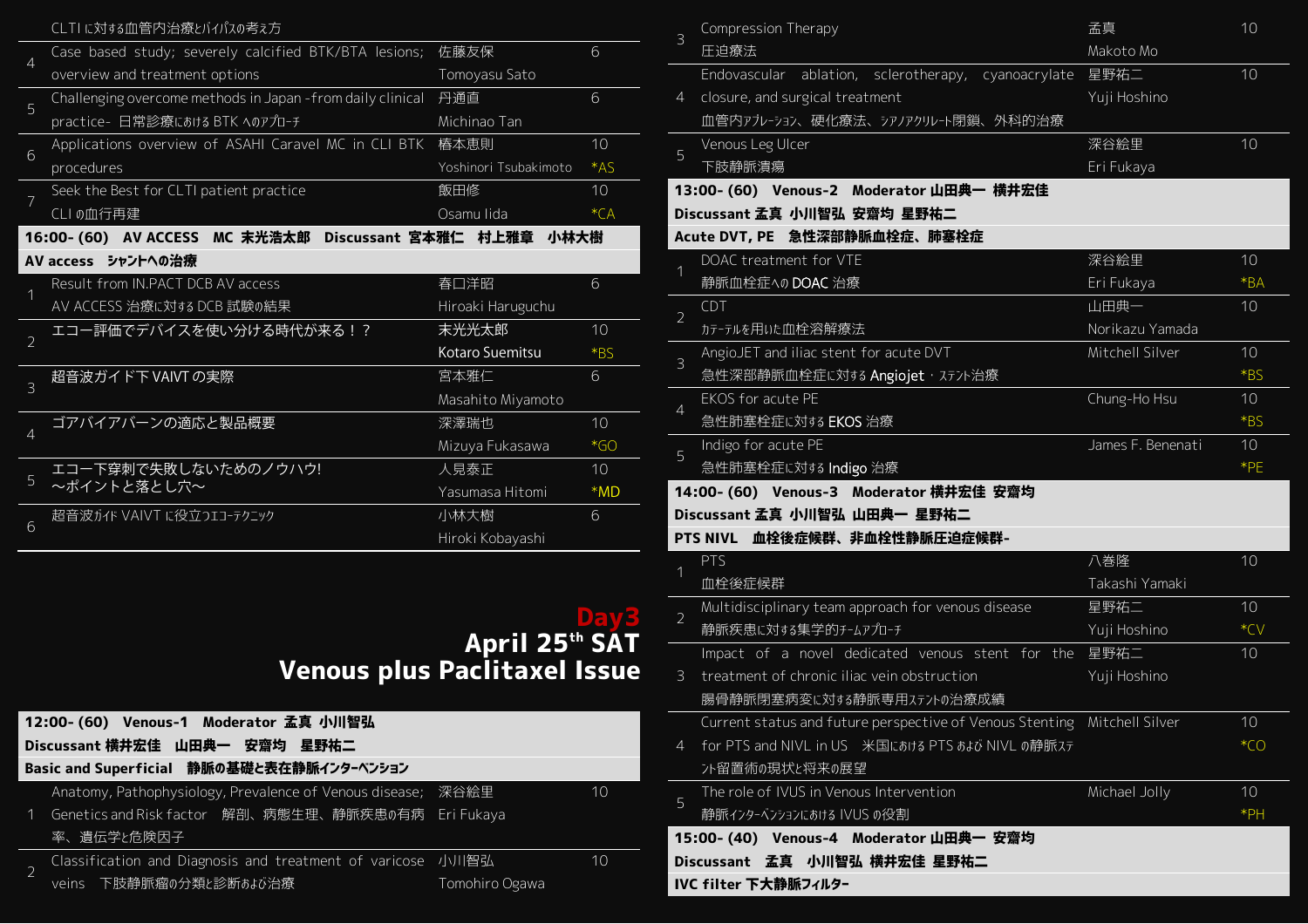| $\mathbf 1$    | Indication and Basic anatomy and physiology for IVCF<br>implantation*: which IVC-F should we choose?<br>下大静脈フィルターの適応と基本的な解剖学および生理学 | 安齋均<br>Hitoshi Anzai | 10<br>$*BA$ |
|----------------|------------------------------------------------------------------------------------------------------------------------------------|----------------------|-------------|
| $\overline{2}$ | IVCF retrieval technique<br>下大静脈フィルター抜去術                                                                                           | 小泉淳<br>Jun Koizumi   | 10<br>$*CO$ |
| $\mathcal{E}$  | How to manage complicated IVCF retrieval<br>複雑な下大静脈フィルター抜去を如何に行うか?                                                                 | Michael Jolly        | 10          |
|                | 15:40- (20) Venous-5 Moderator 孟真 横井宏佳<br>Discussant 小川智弘 山田典一 安齋均 星野祐二                                                            |                      |             |
|                | Summary of JET Venous 静脈セッションのまとめ                                                                                                  |                      |             |
| 1              | Roadmap to the vein expert -Proposal from vascular                                                                                 | 深谷絵里                 | 15          |
|                | specialist 静脈専門家へのロードマップ-血管専門医からの提案                                                                                                | Eri Fukaya           | $*CV$       |
| $\overline{2}$ | Discussion                                                                                                                         | All members          | 5           |
|                | 16:00- (60) Paclitaxel Issue MC 中村正人 Discussant 横井宏佳 飯田修                                                                           |                      | 宇都宮誠        |
|                | 本邦における PTX 安全性を考える                                                                                                                 |                      |             |
| 1              | Current Status from US                                                                                                             | Sahil A. Parikh      | 8           |
|                | 米国の現状                                                                                                                              | (US)                 |             |
| $\overline{2}$ | Current Status from Europe                                                                                                         | Andrej Schmidt       | 8           |
|                | 欧州の現状                                                                                                                              | (Germany)            |             |
| 3              | Current Status from Japan                                                                                                          | 飯田修                  | 8           |
|                | 日本の現状                                                                                                                              | Osamu lida           |             |
|                | 企業の立場から                                                                                                                            | Arslan Malik         | 5           |
| $\overline{4}$ | <b>DCB</b>                                                                                                                         | (Medtronic)          |             |
|                | 企業の立場から                                                                                                                            | Arlon Lottes (COOK)  | 5           |
| 5              | <b>DES</b>                                                                                                                         |                      |             |
|                | 本邦における PTX 安全性を考える                                                                                                                 | 小池和央(PMDA)           | 8           |
| 6              | -行政の立場から                                                                                                                           | Kazuo Koike          |             |
|                | Future perspectives on patient-level meta-analysis of                                                                              | 中村正人                 | $\rm 8$     |
| 7              | paclitaxel-related devices                                                                                                         | Masato Nakamura      |             |

# **Day4 April 26th SUN PAD**

**12:00- (60) PAD-9 MC 宇都宮誠 Discussant 飯田修 丹通直 鈴木健之**

**Techniques and ENDPOINT of BTK intervention**

|                | 膝下以下動脈への血管内治療のテクニックとエンドポイント                                   |                       |       |
|----------------|---------------------------------------------------------------|-----------------------|-------|
| 1              | How to cross "uncrossable" lesions; learn from BADFORM        | 金子喜仁                  | 6     |
|                | technique BADFORM テクニック                                       | Nobuhito Kaneko       |       |
| $\overline{2}$ | Pedal and planter loop recanalization                         | 仲間達也                  | 6     |
|                | PEDAL アーチへのインターベンション                                          | Tatsuya Nakama        |       |
| $\overline{3}$ | Aggressive intervention for wound healing                     | 早川直樹                  | 6     |
|                | 創傷治癒を目的とした積極的な血管内治療                                           | Naoki Hayakawa        |       |
| $\overline{4}$ | CLI ケースティスカッション実際の症例から考ぇる治療戦略                                 | 加藤 拓                  | 10    |
|                |                                                               | Taku Kato             | $*CO$ |
| 5              | "TORQ-Porter/トルクポ-タ-"New Trend and Benefits of                | 岡本 慎                  | 10    |
|                | Treatment                                                     | Shin Okamoto          | $*TO$ |
| 6              | How to define the endpoint of BTK intervention                | 宇都宮誠                  | 6     |
|                | 膝下以下血管内治療のエンドポイントをどう決めるか?                                     | Makoto Utsunomiya     |       |
| 7              | Perfusion Angiography の重要性                                    | 佐々木伸也                 | 10    |
|                |                                                               | Shinya Sasaki         | $*PH$ |
|                | 13:00- (60) PAD-10 MC 飯田修 Discussant 中村正人                     | 山岡輝年<br>高原充佳          |       |
|                | <b>HOW TO IMPROVE THE CLINICAL OUTCOMES FOR CLTI</b>          |                       |       |
|                | いかに膝下以下動脈血管内治療の成績を向上させるか?                                     |                       |       |
|                | Are the results of BTK angioplasty sustainable? Why does      | 白記達也                  | 6     |
| 1              | we need the barrier? バルーン拡張に限定された膝下以下治療には                     | Tatsuya Shiraki       |       |
|                | 限界がある                                                         |                       |       |
| $\overline{2}$ | Clinical trials of DCB for BTK lesions                        | 川﨑大三                  | 6     |
|                | 膝下以下動脈へのDCBの治療成績                                              | Daizo Kawasaki        |       |
| 3              | Does the IVUS make difference in BTK intervention and its     | 藤原昌彦                  | 6     |
|                | durability? 膝下以下動脈への IVUS を用いた治療法                             | Masahiko Fujihara     |       |
| $\overline{4}$ | Case based study; Is pDVA possible and acceptable in          | 仲間達也                  | 6     |
|                | DVA の臨床経験<br>Japan?                                           | Tatsuya Nakama        |       |
| 5              | What can we do for Heavy Calcified BTK lesions?               | 市橋成夫                  | 6     |
|                | 石灰化 BTK へのアプローチ                                               | Shigeo Ichihashi      |       |
| 6              | Deep dive to BTK interventions-Current Clinical evidence      | 宇都宮誠                  | 10    |
|                | of drug technology DES を用いた治療方法                               | Makoto Utsunomiya     | *BS   |
| $\overline{7}$ | How to keep it open? Maintenance is the best way to keep      | 福永匡史                  | 6     |
|                | it open! メンテナンス EVT は治療成績を向上させるか?                             | Masashi Fukunaga      |       |
| 8              | Evidence from current clinical trials; what does the          | 椿本恵則                  | 6     |
|                | trailblazing effort for future? 期待される BTK 治療デバイス              | Yoshinori Tsubakimoto |       |
|                | 14:00- (60) PAD-11 MC 市橋成夫<br>Discussant 山岡輝年                 | 宇都宮誠<br>丹通直           |       |
|                | FINALIZE DEVICE SELECTION FOR SFA 2 浅大腿動脈病変へのファイナライズデバイスの選択法- |                       |       |
| 1              | HP Balloon before DCB strategy                                | 曽我芳光                  | 10    |